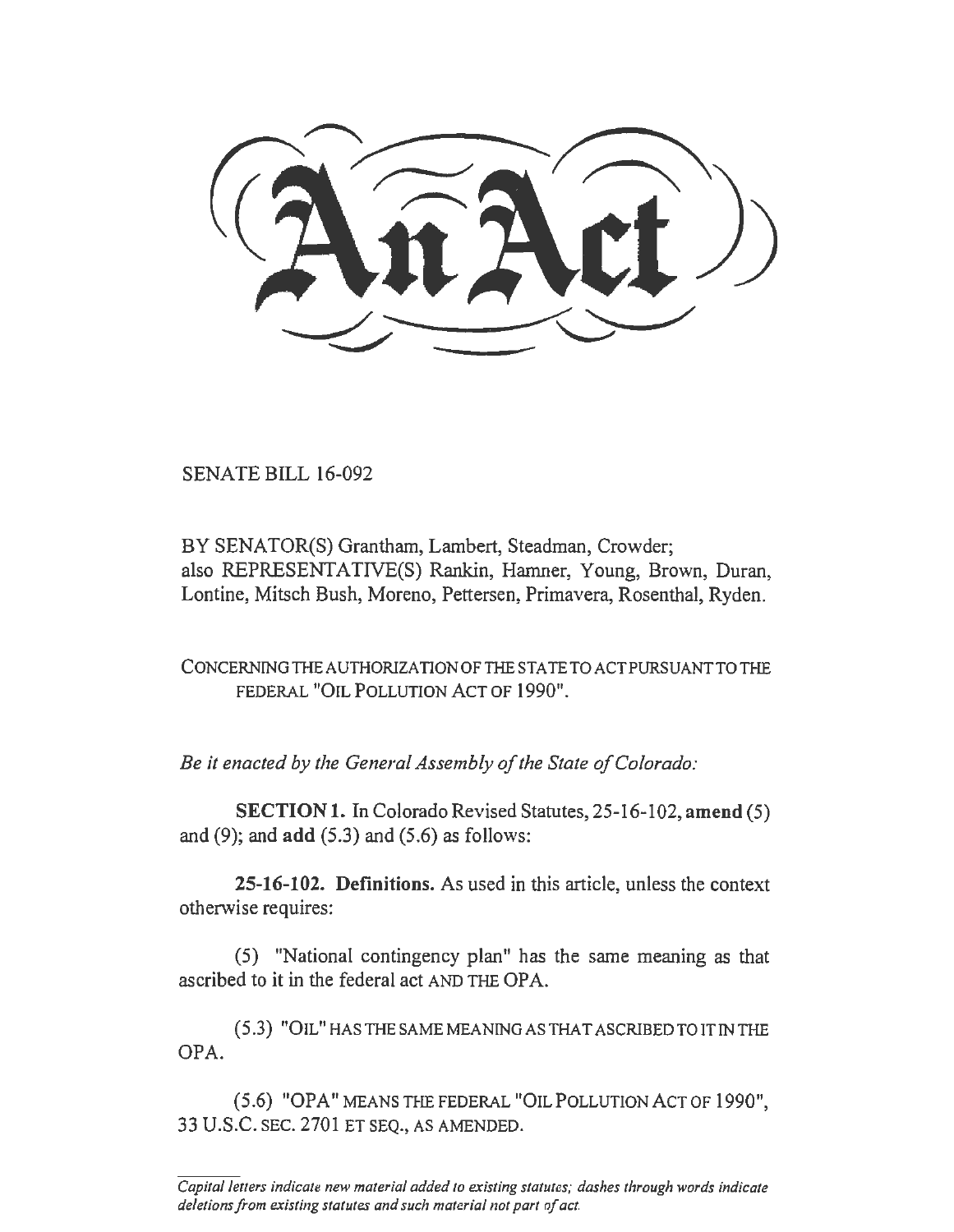(9) "Responsible party" has the same meaning as that ascribed to it in the federal act AND THE OPA.

SECTION 2. In Colorado Revised Statutes, 25-16-103, amend (I) introductory portion as follows:

25-16-103. Authorization to participate - implementation. (1) The general assembly hereby authorizes the department of public health and environment to participate in federal implementation of the federal act AND THE OPA and, for such purpose, the department has the authority to participate in the selection and perfonnance of responses and remedial actions and to enter into cooperative agreements with the federal government providing for remedial actions and responses. The department, with the consent of the governor, has the authority to decline to participate with the federal government on remedial actions which the department determines are not in the interest of the state. Any cooperative agreements entered into under this article may provide assurances acceptable to the federal government that:

SECTION 3. In Colorado Revised Statutes, 25-16-104.5, amend  $(1.7)$  (b)  $(II)$  as follows:

25-16-104.5. Solid waste user fee- imposed- rate- directionlegislative declaration - repeal.  $(1.7)$  (b)  $(II)$  The portions of the fee imposed under this subsection  $(1.7)$  that are collected for the costs described in subparagraphs (II) and (III) of paragraph (a) ofthis subsection (1.7) shall be transmitted to the department for deposit into the hazardous substance response fund created in section 25-16-104.6. The department may expend moneys MONEY from the portion of the fee collected under subparagraph (III) of paragraph (a) of this subsection (1.7) to compensate the department of law for all or a portion of the expenses incurred for services rendered under the federal act AND THE OPA, as billed to the department by the department of law.

SECTION 4. In Colorado Revised Statutes, 25-16-104.6, amend  $(1)$  (a),  $(2.5)$  introductory portion, and  $(2.5)$  (a) as follows:

25-16-104.6. Fund established - administration - revenue sources- use. (1) (a) There is hereby established in the state treasury the

PAGE 2-SENATE BILL 16-092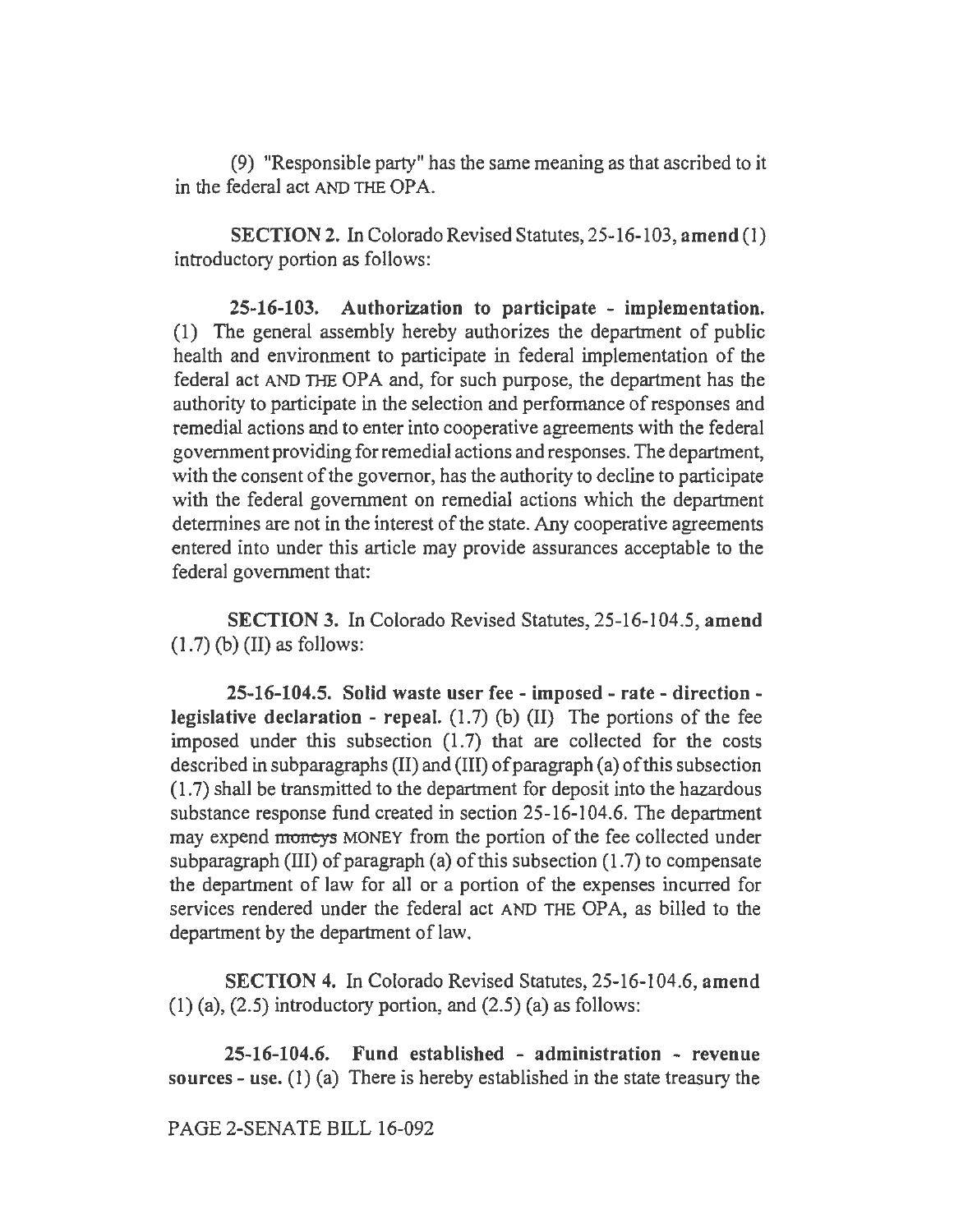hazardous substance response fund. The fund shall be IS composed of any moneys MONEY that the general assembly may choose to appropriate from the general fund, and any moneys MONEY derived from the fee imposed pursuant to section 25-16-104.5, and any interest derived therefrom; any moneys MONEY recovered from responsible parties pursuant to the federal act OR THE OPA that are not generated by the state litigating as trustee for natural resources pursuant to section 25-16-104.7; any moneys MONEY recovered through litigation by the state pursuant to the federal act OR THE OPA that are designated for future response cost; and any other moneys MONEY derived from public or private sources that may be credited to the fund. Moneys MONEY in the fund shall be annually appropriated by the general assembly, subject to the provisions of section 25-16-104, shall remain REMAINS available for the purposes of this article, and shall DOES not revert or be transferred to the general fund of the state at the end of any fiscal year. If the fund balance exceeds ten million dollars in any state fiscal year and the fund balance is not projected to fall below ten million dollars within twenty-four months, the department shall evaluate the need to reduce fees to bring the balance of the fund below ten million dollars, and shall present the evaluation to the commission.

 $(2.5)$  Moneys MONEY in the hazardous substance response fund created pursuant to this section may be appropriated as follows:

(a) To finance any litigation arising under this part  $1$ , or the federal act, OR THE OPA on behalf of the state;

SECTION 5. In Colorado Revised Statutes, 25-16-104.7, amend  $(1)$  and  $(3)$  as follows:

25-16-104.7. Natural resource damage recoveries-fund created - repeal. (1) Except as provided in subsection (3) of this section, any moneys MONEY recovered through litigation by the state acting as trustee of natural resources pursuant to the federal act OR THE OPA, and any interest derived therefrom, are credited to the natural resource damage recovery fund, which fund is hereby created. The department may expend the custodial moneys MONEY in the fund without further appropriation for purposes authorized by the federal act OR THE OPA, including the restoration, replacement, or acquisition of the equivalent of natural resources that have been injured, destroyed, or lost as a result of a release of a hazardous substance OR OIL. In addition, the department shall use the

PAGE 3-SENATE BILL 16-092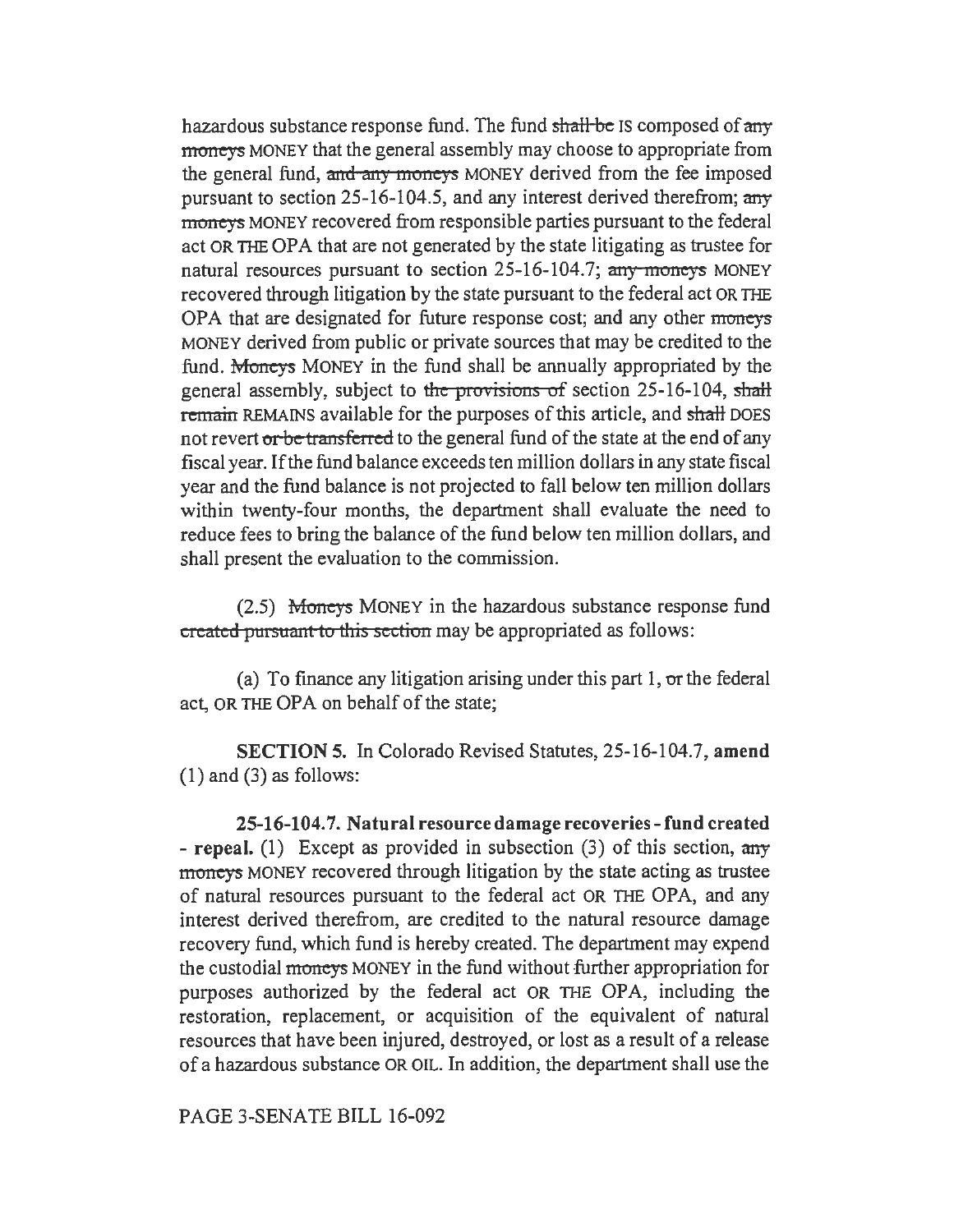moneys MONEY in the natural resource damage recovery fund in a manner that is consistent with any judicial order, decree, or judgment governing the use of any particular recovery credited to the fund.

(3) To the extent authorized by law, and consistent with a fmal judicial order or decree in any litigation by the state acting as trustee of natural resources pursuant to the federal act OR THE OPA, any recovery of natural resource damage assessment or other costs, including litigation costs and fees, shall be credited to the fund from which such costs were originally paid.

SECTION 6. Act subject to petition - effective date applicability. (1) This act takes effect at 12:01 a.m. on the day following the expiration of the ninety-day period after fmal adjournment of the general assembly (August 10,2016, if adjournment sine die is on May 11, 20 16); except that, if a referendum petition is filed pursuant to section 1 (3) of article V of the state constitution against this act or an item, section, or part of this act within such period, then the act, item, section, or part will not take effect unless approved by the people at the general election to be held in November 2016 and, in such case, will take effect on the date of the official declaration of the vote thereon by the governor.

(2) This act applies to conduct undertaken pursuant to the federal